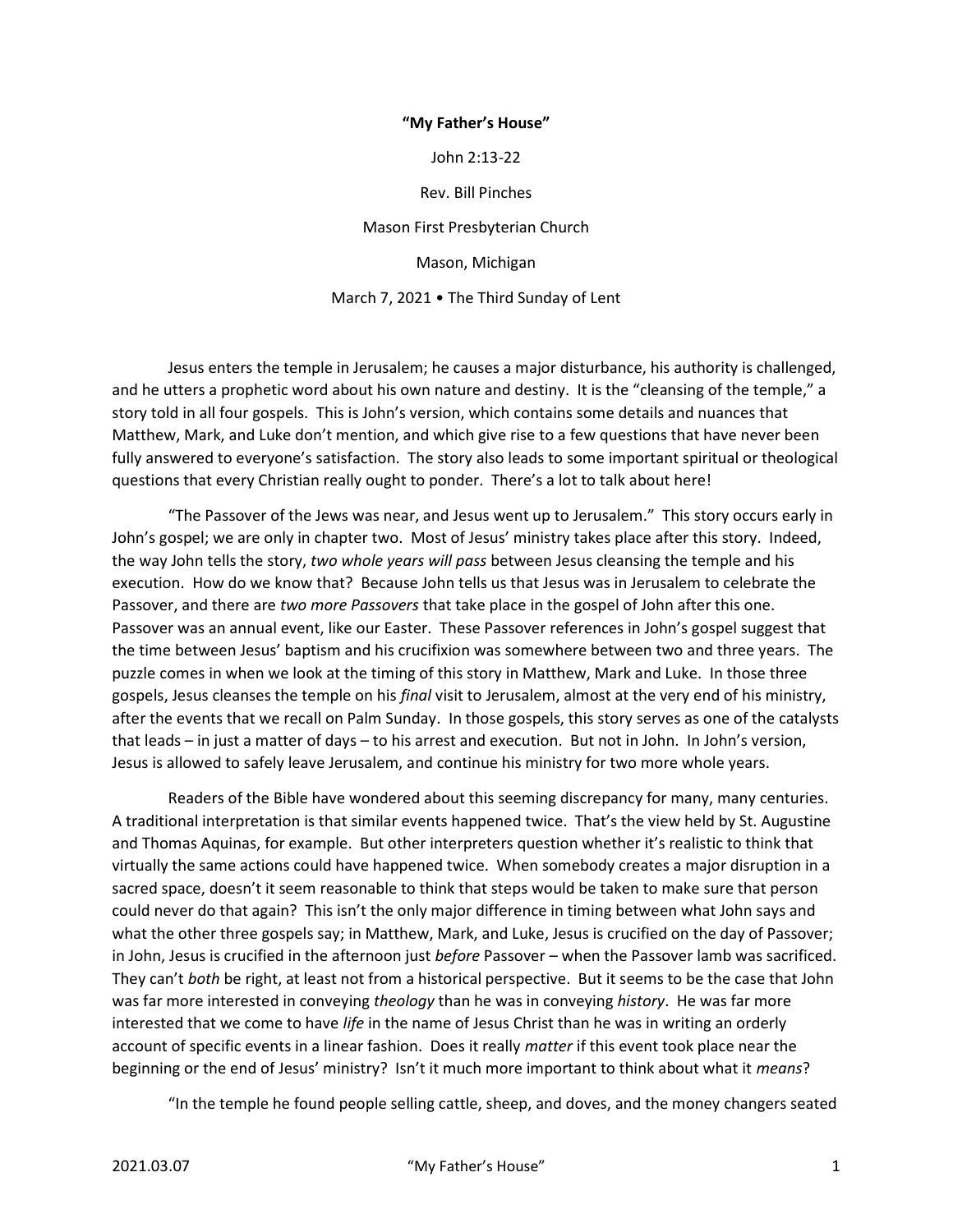at their temples." Why would people be selling animals here? What business would money changers have in the temple? Now you have to remember that the temple area was *huge*. There was a temple building, which was surrounded by a very large plaza on the temple mount – about 37 acres all together, the equivalent of about 30 football fields. You have to envision a space much, *much* larger than a typical church building. The cattle, sheep, and doves were all here because the temple was a place of animal sacrifice; these animals would be offered up to God on the altar in front of the temple building, according to all those instructions in the books of Exodus, Leviticus, Numbers, and Deuteronomy. Someday I need to come up with a simple way to explain all of that. Jews would travel from far and wide to come to Jerusalem to offer sacrifices at the temple. If the distance was great, it would be easier for a person to just buy an animal when they arrived in Jerusalem, than it would to bring the animal with them. Poor people were allowed to offer doves or pigeons instead of large animals. So people would come to the temple, some of them bringing their own animals, but many of them bringing money, to buy animals for the sacrifice. People also brought money to pay the temple tax. But Greek and Roman coins could not be used, because they contained graven images, or pagan symbols; someone arriving in Jerusalem with imperial money would need to convert their coin into local currency that did not bear such images. So, merchants would "set up shop" on the temple precincts, some selling cattle and sheep, others selling doves, still others offering currency exchange, making a little profit in the process.

 Jesus finds all this objectionable. "Making a whip of cords, he drove all of them out of the temple, both the sheep and the cattle. He also poured out the coins of the money changers and overturned their tables." Only John mentions the whip, which Jesus might have made from rushes that were used as bedding material for the animals. All four gospels agree that Jesus drove out all the merchants, both the animal sellers and the money changers. This was not a small feat; there were probably a number of these merchants, and who knows how many large animals and caged birds. This was not Jesus being diplomatic; Jesus evidently made no effort to try to persuade these people to leave peaceably. He just simply forced them all out. It gives rise to some significant questions. Did Jesus get violent? What did he use the whip for – did he use it just on the animals, or on the people too? How much force did he use when he overturned the tables? I'll come back to those questions later on.

 "He told those who were selling the doves, 'Take these things out of here! Stop making my Father's house a marketplace!" Or, more literally: "stop making the house of my father into a house of commerce. Jesus' objection is that the purpose of this sacred house has been perverted. The worship of God has been replaced – at least to an extent – with commercial enterprise. There were people who were making a living off of buying and selling animals or exchanging currency in the temple. These people may not have been making a fortune – there's nothing to indicate that they were charging exorbitant prices, or getting rich off of this. One would assume that the vendors offering the best deals would tend to get the most business, which would keep the merchants in constant competition with one another. The problem seems to be that this activity was taking place on the temple grounds. Would Jesus have been happier if this business had been happening *outside* the entrances to the temple precincts? Or did he object to the fact that it was happening at all? It is just the location of these practices that was at issue – or the fact that the temple system in Jerusalem seemed to necessitate the existence of these practices? If it's the latter, then what did Jesus think should be happening instead?

 I do not have good answers to these questions. Jesus' true desires, here and in some other gospel stories, are elusive. We just don't know what he was thinking, except when he tells us explicitly.